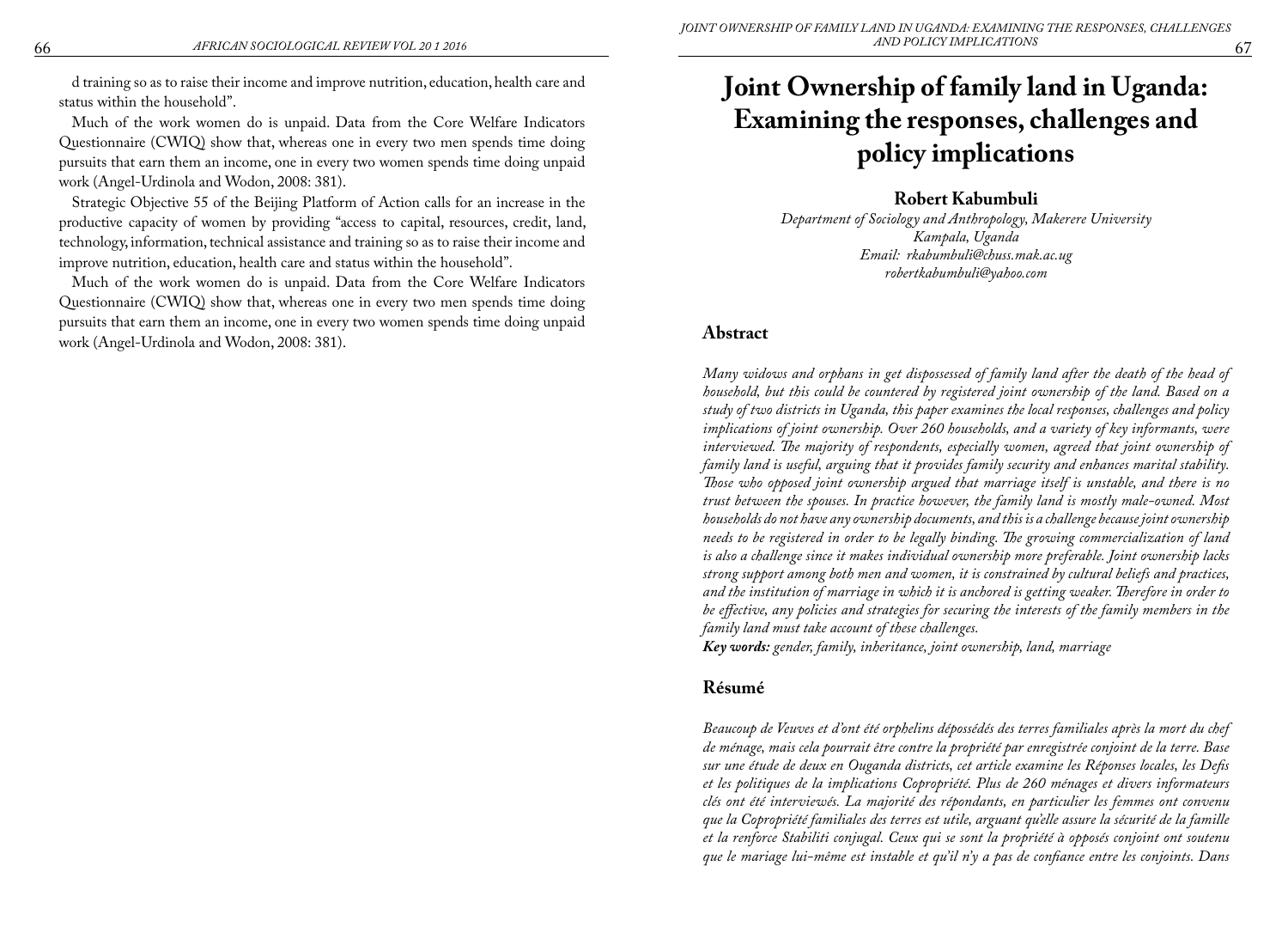*la pratique Cependant, les terres de la famille sont pour la plupart des hommes. La plupart des ménages they disposent pas de documents de propriété, ce qui constitue un défi car la propriété conjoint doit être pour être enregistrée juridiquement contraignante. Croissant la commercialization des terres est également un défi car elle rend la propriété individuelle plus préférable. La Copropriété they bénéficie pas d'un soutien solide tant que chez les hommes chez les femmes, elle est limitée par les croyances et les pratiques culturelles, et l'institution du mariage où elle est ancrée s'affaiblit. Par conséquent, pour être efficaces, toutes les politiques et Stratégies Visant à garantir les intérêts des membres de la famille dans la terre familiale doivent tenir compte de ces Defis.* 

*Mots clés: the genre, famille, Heritage, Copropriété, terre, mariage*

#### **Introduction**

Women and children in Uganda face discrimination in land rights because of cultural and traditional practices that favour men in land ownership. Despite the tide of change that is engulfing the world in gender relations, achievements in gender parity in land ownership remains very meagre. The struggle for gender equality in land remains very visible on paper but hardly visible in practice. At the level of the family, gender inequality is very manifest in the way most land ownership is vested in men. Legal measures to correct this imbalance have so far been ineffective in trying to extract the cultural roots of inequality. The inequality not only damages the self-esteem of women, but also threatens their livelihood and that of the children. Women and children generally lack decision making powers over family land, and anything that threatens the stability of a family also threatens their livelihood and physical security. This paper examines the responses, the challenges, and policy implications of joint ownership of family land, in the belief that joint ownership has the potential to enhance women's and children's land and livelihood security. It is based on a 2013-14 study of two districts of Kayunga and Busia. The study was guided by three specific objectives namely (i) to examine the local responses and practices on joint ownership of family land (ii) to examine the challenges and opportunities for joint ownership of family land, and (iii) to analyse the policy implications of joint ownership of family land in Uganda. In this study, family land was understood to be that land on which the family lives and extracts a livelihood.

The family is the most basic social unit, united by blood, marriage, shared residence and shared consumption. It serves as an organizational unit in which members raise young ones, provide mutual love and support, share income, own assets, and have rights to use the family assets. Family members have mutual obligations, they influence each other's livelihood, and therefore have compelling reasons to jointly own the property on which their livelihood depends. However, joint family ownership of the property is elusive almost everywhere. The ownership tends to be characterized by male dominance, which is a function of the institutionalised gender inequality, and even threatens the very institution of the family. The family, because of social change, is barely functioning as an enduring, secure and mutual support unit. The changing meaning and nature of the family, and its place in the social structure, provide context to our appreciation of the dynamics of joint ownership of family land.

Cultural and legal perspectives are very divergent on family land, joint ownership and on what constitutes a family. The African, and certainly Ugandan, view of family land is influenced by patriarchy, in which the male husband and father in the family controls the land and other productive assets, while the wife/wives and children have only rights of use to the land. The husband as the male head of the family is expected to keep the land securely in the family by applying the rules of patriarchy. Patriarchy therefore moderates the appreciation of joint ownership, and reinforces the need to have the land available to the present and future members of the nuclear and extended family. On the other hand, the legal perspective, with its origins in the culture and practices of the western world, appears to view family land from a detached position, without consideration for the importance of keeping the land in the family lineage. The legal perspective tends to commercialise family land, and in its practice appears to strip the land of its cultural value. Legally, joint ownership of the family land is viewed in terms of each party's proportion of rights to the land, and how the land should be divided if and when the joint owners can no longer own together, or when one of them dies<sup>1</sup>. As regards what constitutes the family, the legal perspective tends to focus almost exclusively on the nuclear family, and pays almost no attention to the importance of the extended family and family descent. Whereas cultural practices and values attach a lot of importance to keeping the land in the family line through male inheritance, the legal practice seems to be less concerned about these issues in an attempt to be non-discriminatory. The cultural and legal perspectives are therefore often in conflict, embodying the contradictions between the traditional and the modern, and are a constant source of tension in the family.

Joint ownership can also be referred to as joint tenancy or co-ownership. Co-ownership of land is where two or more persons concurrently own an interest in land. Each coowner is entitled, simultaneously, to the enjoyment or use of the land. They all have equal and mutual right to the land, and therefore none can individually claim a part of the land (Mugambwa, 2002). Co-ownership can be in the form of either joint tenancy or tenancy in common. Co-owners in joint tenancy do not have distinct shares in the land; they hold the whole jointly. Upon the death of one co-owner, all the interest in the land reverts to the surviving owner under the right of 'survivorship'. Mugambwa says that if a husband and wife own their matrimonial home in joint tenancy, whoever survives the other automatically becomes the sole owner. Tenancy in common, on the other hand,

*<sup>1</sup> On the other hand, the land on which the family subsists is also known legally as marital property, which automatically bestows joint ownership to both spouses. Any other property acquired by either or both spouses during marriage also automatically becomes marital property.*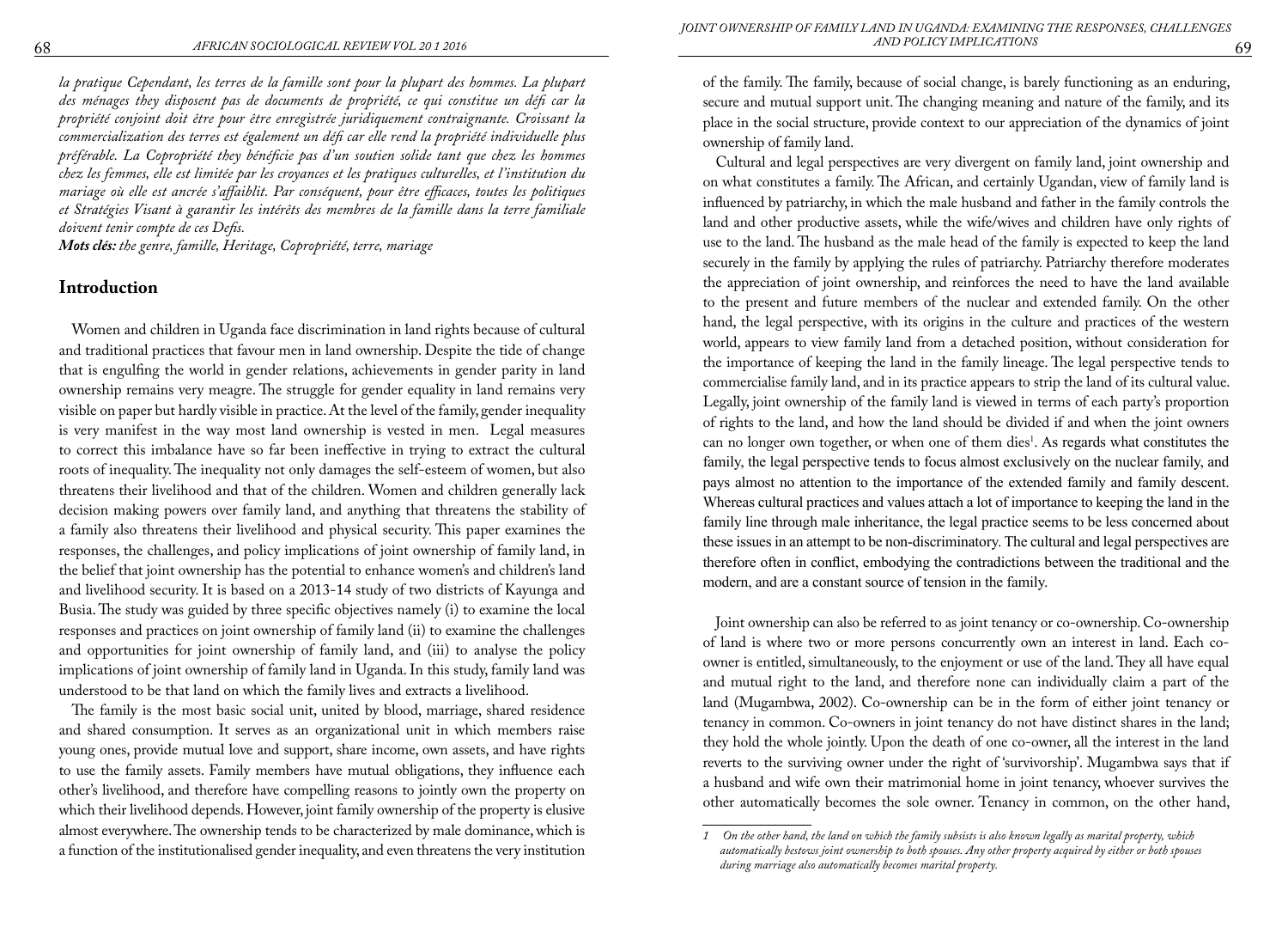gives individual shares in the land to each of the co-owners. Each tenant in common has a distinct share in the land, and that share can be transferred to his/her successors. Tenancy in common is not as good as joint tenancy for married people because the latter allows the surviving spouse to become the sole owner without need of probate (Mugambwa, 2002). The joint ownership discussed in this paper is mainly of the joint tenancy type.

The 2011 draft Land Policy alludes to the failure of legal instruments to safeguard the interests of women and children in family land. The policy states that much as the Constitution (1995) and the Land Act (1998) have tried to overcome the discriminatory cultural values and practices in land ownership, occupation and use, they have not been effective because of poor implementation. Recognizing the failure of past attempts, the draft land policy states that government shall by legislation protect the right to inheritance and ownership of land for women and children, and ensure that both men and women enjoy equal rights to land before, in and after marriage, and at succession. Some of the strategies proposed to achieve these policy statements include designing of matrimonial property law to protect spouses in and outside marriage, and making legal provision for co-ownership of family land and home. These strategies, among the many, are the most relevant to the formulation of a legal framework for realizing joint ownership of family land. Previous attempts to streamline ownership of family land and to reform marriage included the Domestic Relations Bill (2003) and the Marriage and Divorce Bill (2009), but these were frustrated by the legislative system. The two could not be enacted into law because of conflicting interests among the legislators.

## **Land and livelihood**

In an economy such as Uganda where over 70% of the population is rural based, and where most of that rural population are dependent on agriculture for their livelihood, family and individual access to land is very important. Whereas the percentage of population that is rural based is declining because of urban growth, and the percentage rural population engaged in agriculture is also declining, the absolute number of people that depend on and need access to land is increasing. The population is increasing much faster than the ability of the non-farm sector to absorb the available labour. Even in peri-urban and urban areas, many households practice agriculture to supplement income. Families, whether rural or urban, also need land for settlement. Access and secure ownership of land is therefore critical to the livelihood of most families, although that access and ownership are not equitable even within the families. The women and children are often denied their right of access to the family land because the patriarchal system vests ownership and control of the land in men, and also bestows a superior status on men within the family. In the event of family instability or dissolution of the marriage, the woman and children are at high risk of displacement and decline in livelihood.

# **Methodology**

The study was conducted in Kayunga and Busia districts. The study population included families that owned land in rural and peri-urban locations, local leaders, opinion leaders, staff of NGOs and CBOs operating in the two districts, and practitioners in land administration. The families were sampled randomly, while the rest were sampled purposively. Quantitative data was collected from 263 families in the two districts, while qualitative data was collected from the rest of the respondents using focus group discussions and key informant interviews. The key variables of the study were the social and demographic characteristics of families, land ownership, attitudes and practices on joint ownership of family land, and challenges to joint ownership. The quantitative data was statistically analyzed while the qualitative data was analyzed thematically.

## **Demographic and socio-economic characteristics of respondents**

The demographic characteristics considered in the study were age, sex, marital status, type of marriage, number of children, education and religion. The 263 respondents in the quantitative sample were aged between 18-89 years, with an average of 43.6 years, a median of 40 years and mode of 30 years. The sex composition was 47% male and 53% female. Most of them were married (63%), 15% were separated, 14% were widowed, and 8% were single. Among the 243 married or previously married respondents, 50% described their marriage as religious marriage, 27% described it as customary, 22% as cohabitation, and less than 1% as civil marriage. Over 93% of the families had children numbering between 1 to 18, with an average of 5.4 (median=5 and mode =3). There was almost no difference in the average number of male and female children per family (3.1 vs 3.0). As regards formal education, 15% said they had received no formal education, 43% had completed primary education, 23% had O-level, 4% had A-level, and 13% had post A-level. The religious composition of the sample was 34% catholic, 22% protestant, 26% muslim, 10% adventist, and 1% other.

The socio-economic characteristics of respondents in the study included main occupation and land ownership. The variables in land ownership were acreage owned, how the land was acquired, the tenure of ownership, possession of ownership documents, type of documents, and whether any portion of the land had ever been disposed of. The most prominent main occupation of respondents was that of peasant farming (46%), while others were trading (22%), civil servant/salary earner (13%), craftsmanship (11%), casual labour (5%) and commercial farming (3%). All the families had some land, which ranged in size from less than an acre to as big as 36 acres, with an average of only 3 acres. Most of the families held the land on squatter or tenancy basis (84%), while 12% owned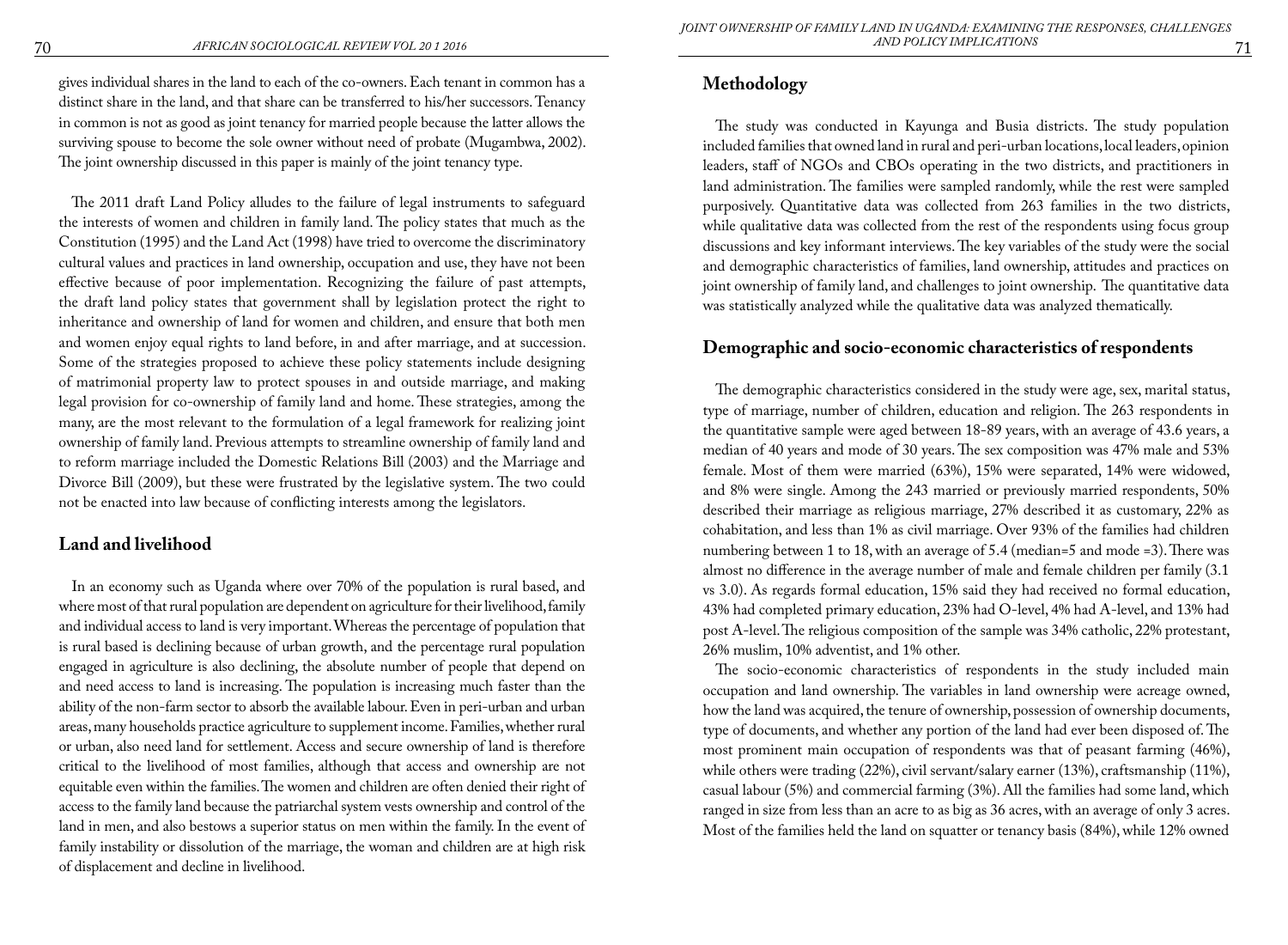the land on private (also called 'mailo'2 in the Buganda Region where Kayunga District is located) tenure and 4% had registered leasehold. Private and leasehold tenure were commoner in Kayunga than in Busia district. Most of the families had acquired the land through purchase (64%), while 34% had acquired it through inheritance or allocation by the clan/community. Another 2% were not quite sure of how the land had been acquired. As regards the land ownership documents, 43% had purchase agreements, 17% had registered title of private or leasehold, 10% had inheritance documents, 26% had no documents at all, while in 4% of the families the respondent did not know.

# **Local responses and practices on joint ownership of family land.**

The local responses and practices were assessed by examining the respondents' opinion on joint ownership, who is named on the ownership documents, whether there is consultation in the family about land matters, and whether the household had done anything to safeguard family land. Opinion on whether family land should be owned jointly between husband and wife was heavily skewed towards yes, 60%, while 32% said no and 8% had no opinion. Women had a much higher tendency to support joint ownership as shown in Figure 1, and this tendency was statistically significant. There was also an association between age and opinion on joint ownership, whereby the persons who supported joint ownership had an average age of 41 years, those who said no were 47 years, while those with no opinion were 53 years. Contrary to expectations, other parameters such as education or religion had no association with opinion on joint ownership.



Fig. 1: Should family land be owned jointly by husband and wife?

Various reasons were provided to justify opinion on joint ownership. The reasons in support of joint ownership were categorized into security  $(40\%)$ , marital stability<sup>3</sup> (32%) and economic stability of the family (28%). The reasons provided against joint ownership were more numerous and diverse so they more generously categorized into marriages are unstable (49%), husbands and wives have different plans (22%), women can't be trusted (14%), land is for men (6%), men have many wives (4%), men can't be trusted (4%) and joint ownership can cause misunderstanding (1%).

The respondent also provided the main factors that they would consider before consenting to joint ownership of land with the spouse. The variety of factors were categorized into stability of marriage (27%), personality of the spouse (27%), the type of marriage (16%), and whether the couple have children (10%). Over 19% of the respondents did not provide any factor. The considerations illustrate the variety of circumstances that influence people's opinion and response to joint ownership of family land. For example, whether a person considers his/her marriage stable or not would influence his/her decision to consent to joint ownership, although the indicators of stability may be relative. The following are the factors that were categorised into 'stability of marriage':

- There should be good communication in our marriage, and trust among ourselves
- The relationship should be good depending on the period we have stayed together. There should be persistence and perseverance in our family
- Good understanding between us
- If there is cooperation in the home, and if I know all about the land and how it was bought.
- If there is true love, and if we have common goals to achieve.
- If we can agree on most occasions, and don't keep secrets from each other.
- The love that we have, and obedience to each other.
- There must be friendship in the home, respect of each other and discipline.

The individual's decision to consent to co-ownership of the family land also appears to be influenced by the personality of his/her spouse. Various aspects of a person's character combine to make that person different from others, and they also contribute to whether that person is perceived as interesting, attractive, likeable, etc. Indeed, the stability of marriage is partly a function of the extent to which the personalities of the husband and wife are compatible. The following are some of the factors which were categorized into 'personality of the spouse':

- A spouse who is not greedy for land
- A spouse who is committed to the marriage
- Faithfulness and being developmental

*<sup>2</sup> The mailo land tenure was a result of the 1900 Buganda Agreement, which provided for the allocation of land to individuals in chunks of a square mile. The term mailo land therefore refers to land which had been allocated on that basis in Buganda, even if it has now been sub divided into smaller plots. Mailo land tenure provides nearly the same rights as freehold tenure.* 

*<sup>3</sup> Further analysis showed that women had a higher tendency to associate joint ownership with marital stability*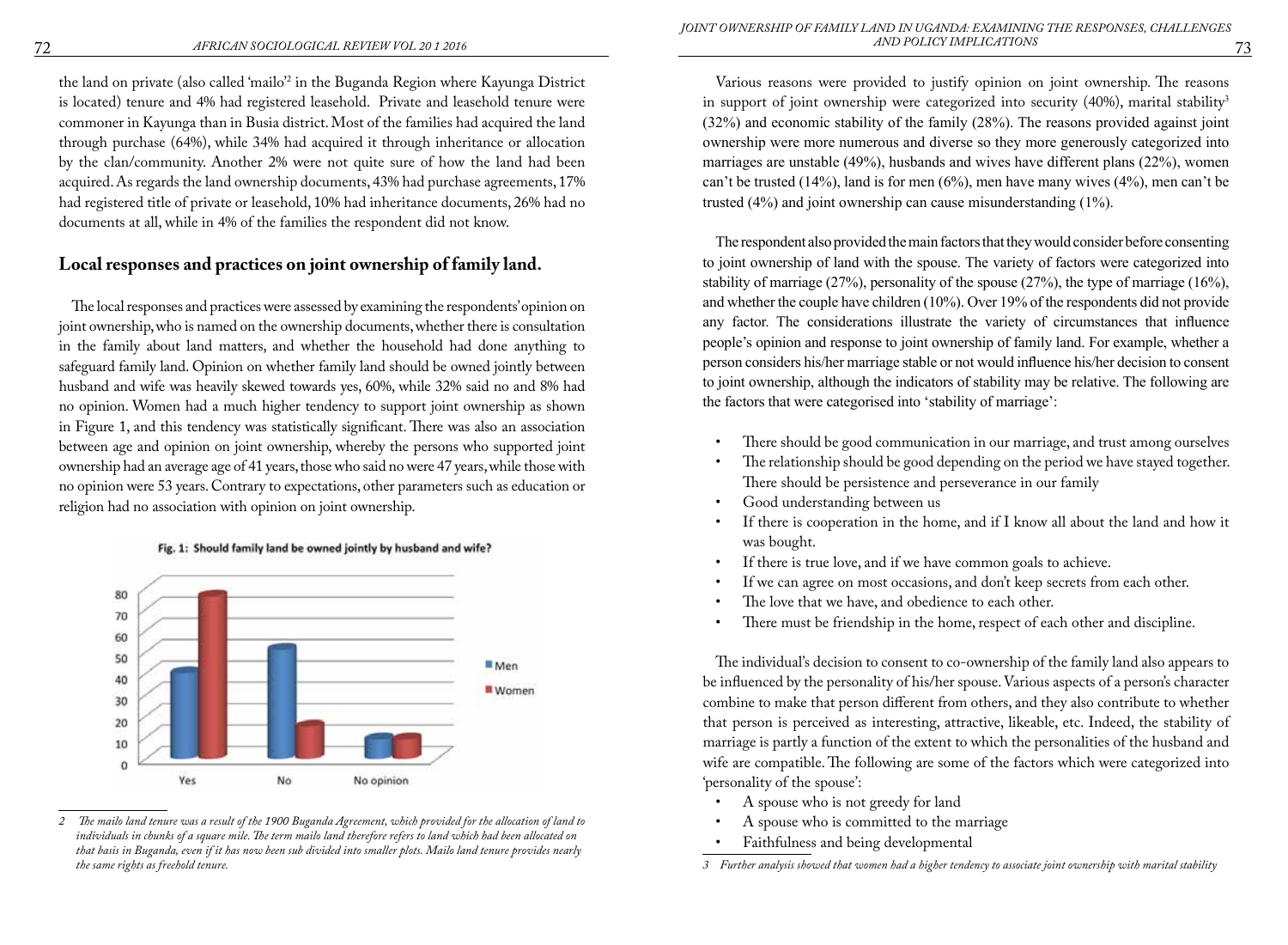- I consider a calm spouse in behaviour, and trustworthy
- If the spouse is kind and understanding
- If the wife is a patient woman
- If the spouse is respectful, trustworthy and hardworking
- If the spouse is responsible and caring
- If the wife is disciplined and will not sell the land in my absence
- If the wife is tolerant to the challenges of marriage

As regards type of marriage, the responses show that persons would consider various objective attributes of the marriage before consenting to joint ownership of the family land. Indeed, some types of marriage may be more suitable than others for joint ownership of the family land, with a very high likelihood of the cultural and legal aspects of the marriage playing a big role. A spouse may consider whether the marriage has a cultural or legal basis for social acceptance while making the decision to consent or not to consent to joint ownership. Equally, whether the marriage has resulted in procreation of children, and the sex composition of the children, have a role to play in influencing the decision whether to consent or not. The following quotations are examples of the factors that I categorized into 'type marriage' and 'whether the marriage has children':

- If the marriage is official, we can own land jointly
- If we are married for a long time and we have children
- It depends on how long we have stayed together and how many children
- If people of my family are notified of our marriage
- If the husband has many wives, I would need joint ownership
- When the marriage is clean before God, we can have joint ownership
- The most important thing is the children which helps the woman to be recognized
- I look at the sex of the children. We may have only girls yet they are not allowed to inherit

In practice, the ownership of the land on which the family lives is in most cases in the hands of the men. The data shows that for most of the households with title deeds (for private or leasehold) the ownership is registered in the names of the husband. This was also true among households with only a purchase agreement, although husbandonly ownership was more prominent among title deeds (84% vs 62%). Only very few title deeds (5%) were registered in joint ownership between the husband wife. The rest were between husband and children (7%), or whole family (5%). There were no titles with wife only or wife and children registered as owners. Households that had only purchase agreements as proof of ownership had a little more widely distributed ownership, including children only, wife only and wife and children. Table 1 summarizes the ownership as reported about the ownership documents.

| Ownership<br>document | Owner(s) indicated on the document |                     |                            |                  |                 |              |                         |                  |
|-----------------------|------------------------------------|---------------------|----------------------------|------------------|-----------------|--------------|-------------------------|------------------|
|                       | Husband<br>only                    | Husband<br>and wife | Husband<br>and<br>children | Children<br>only | Whole<br>Family | Wife<br>only | Wife<br>and<br>children | <b>TOTAL</b>     |
| Title deed            | 36 (84%)                           | 2(5%)               | 3(7%)                      | $\mathbf{0}$     | 2(5%)           | $\Omega$     | $\mathbf{0}$            | 43<br>$(100\%)$  |
| Purchase<br>agreement | 66 (62%)                           | 23 (24%)            | 3(3%)                      | 3(3%)            | 2(2%)           | 6(6%)        | 3(3%)                   | 106<br>$(100\%)$ |
| <b>TOTAL</b>          | 102<br>(68%)                       | 25 (17%)            | 6(4%)                      | 3(2%)            | 4(3%)           | 6(4%)        | 3(2%)                   | 149<br>$(100\%)$ |
|                       |                                    |                     |                            |                  |                 |              |                         |                  |

*Table 1: Ownership of the family land as reported about the ownership documents (n=149)*

On whether husbands should obtain the consent of the family before selling family land, the majority respondents said yes (77%), and only 23% said no. Opinion about the consent was significantly associated with gender, whereby the women had a higher predisposition to believe that the consent was necessary. The opinion was also significantly associated with education level, whereby the respondents with a lower education<sup>4</sup> were less predisposed than those of higher education to believe in the importance of the family consent (75% vs 88%). Support for the need for consent was justified with various reasons that I categorized into (i) it contributes to family stability (ii) security of family members (iii) it is a legal requirement. Those who did not support the consent said basically that land belongs to men, and that the institution of marriage is uncertain.

In practice, family consultations are actually held in the majority of households before  $f$ amily land is sold. Among the families $^5$  that had at one time sold some of their land, 77% had had family consultations before the sale was effected. Among those where consultations had been held, the family consent had been obtained in 70% of the cases, but 30% had not given it. The reasons for sale of land were cited as general family needs, treatment, home improvement, school fees, payment of bank loans, acquisition of other assets, and support to relatives. However, most of the reasons for selling the land had not been achieved as shown in Table 2.

*Table 2: Various aspects of family sale of land*

|                                                            | Yes | $\bf No$ | <b>Total</b> |
|------------------------------------------------------------|-----|----------|--------------|
| Has family sold any land since you got it? $(n=263)$       | 12% | 88%      | 100%         |
| Was the family consulted before the sale? $(n=23)$         | 77% | 23%      | 100%         |
| Did the family give the consent? $(n=23)$                  | 70% | 30%      | 100%         |
| Was the main objective of selling the land achieved? (23%) | 45% | 55%      | 100%         |

*4 The education was recoded into 'lower' (none, primary and O-level) and 'higher' (A-level and above) and a cross tabulation done with opinion on family consent.*

*5 About 12% of the households in the study had at one time sold some of their land*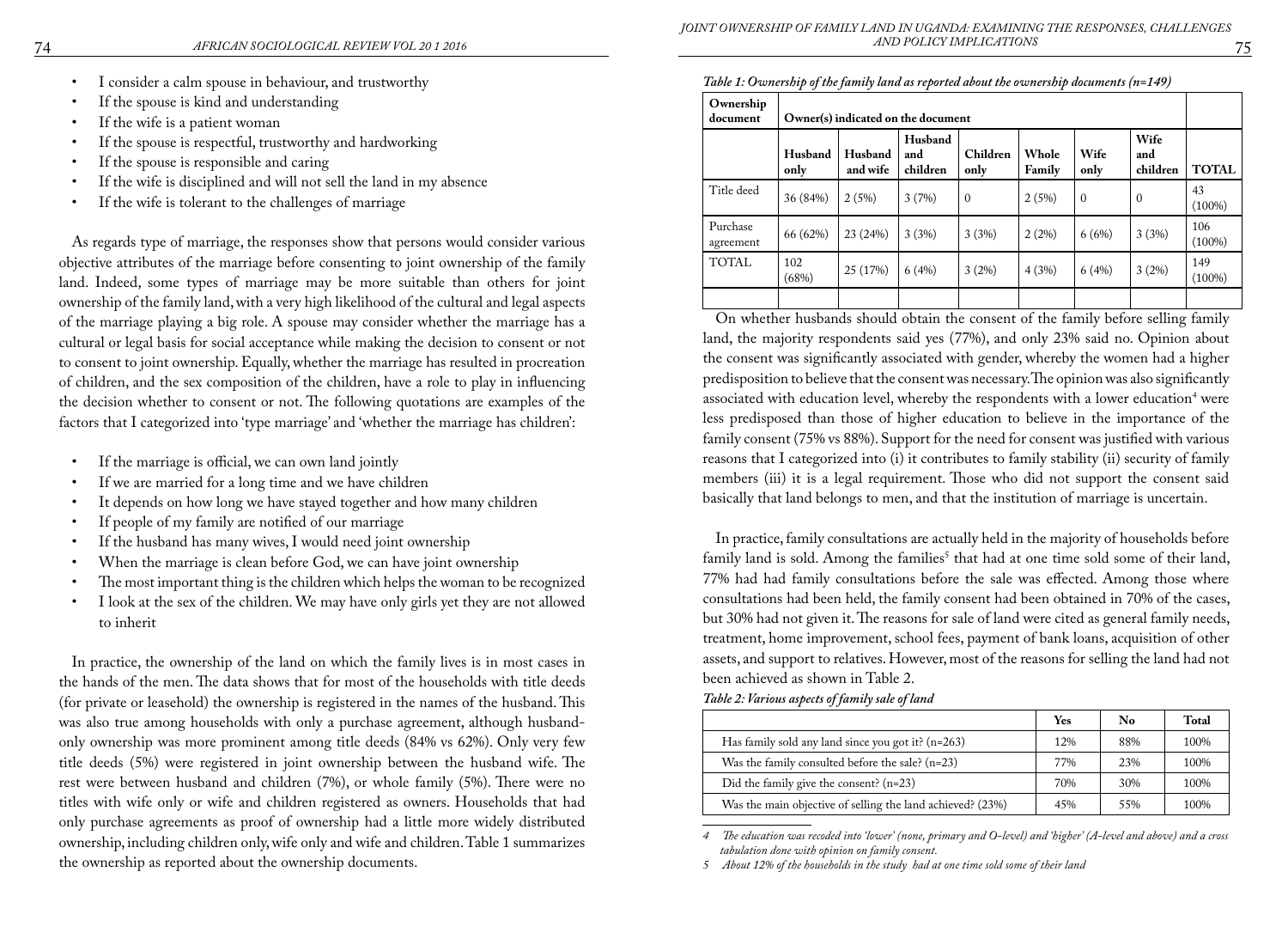The 163 married respondents were asked whether the family had done anything, and what they had done, to ensure that the family interests in the land were protected in the event of the death of the male head. Over 53% affirmed that they had done something, but 47% had not. What they had done to protect the family interests can be broadly categorized into will-making, arrangements related to ownership documents, interactions with relatives, and practices on the land itself. Examples of strategies that represent these categories are presented in Table 3.

*Table 3: Strategies that some families had adopted to safeguard family interests in land*

| 1. Write a will                                                                       |
|---------------------------------------------------------------------------------------|
| 2. Obtain ownership documents                                                         |
| 3. Keep ownership documents safely                                                    |
| 4. Make the ownership joint                                                           |
| 5. Make several copies of ownership documents and distribute them to different people |
| 6. Be open to family members about land                                               |
| 7. Utilise the land so that it is not idle                                            |
| 8. Keep land boundary clear and marked                                                |
| 9. Sensitise children on the importance of family land                                |
| 10. Give the children some powers over the land                                       |
| 11. Inform relatives about the family land                                            |
| 12. Inform local leaders about the family land                                        |

When specifically asked if they (the husband or wife or both) had a written will that showed how the land would be administered after death, over 30% of married respondents agreed that there was such a will<sup>6</sup>. Further analysis showed a number of patterns about will-making:

- Respondents in a religious marriage had a higher tendency to have a written will than those in customary marriage or cohabitation
- Adventists and muslims had a higher tendency to have a written will than the protestants or catholics
- There is no association between level of education and having a written will
- Respondents that have documented ownership of land have a higher tendency to have a written will than those without any documentation.
- Respondents owning land on freehold or leasehold tenure have a higher tendency to have a written will than squatters or tenants
- Older respondents have a higher tendency to have a written will than the younger respondents (average age of 52.2 Vs 39.5 years)
- Over 75% of the married women did not know whether their husbands had written a will or not.
- *6 The limitation here is that people often do not know if their spouse have written a will or not.*

Those who had written a will said they did so for various reasons that were categorized into the need to ensure family security in the family property (39%), obligation to the children (21%), fulfillment of a normal adult obligation (11%), and security of the property itself (10%). Other reasons were that it is a religious obligation, that it gives peace of mind even in sickness, it is a male obligation, and that it allows one to die in an orderly way. On the other hand, the reasons for not having a written will included problems with the ownership of the property (12%), having little property (10%), a feeling of still being young and healthy (8%), ignorance about the importance of a will (6%), a belief that it is not cultural to make a will (6%), not having children or the children being young (5%), fear of writing a will (5%), uncertainty about the marriage or the family (4%), being a woman (4%) and being polygamous (1%). Other reasons cited were laziness and inability to write.

In practice, some families do actually lose land upon the death of the male head of households. The 31 widows in the study were asked whether the family land had in any way been affected by the death of the husband. Of these, more than half (16) said that the husband's death had indeed affected the family land. The most prominent effect was that some of the land had been grabbed by the late husbands' relatives (eight cases), while another four said that new disputes had erupted over the land. One said that on old dispute over the land had resurfaced, while another two said they had to sell some of the land. Besides land, other property was also lost as a result of the husbands' death. A total of 18 widows reported losses of other property which included house (5 grabbed by in-laws, clan members and heir), livestock (3 grabbed by in-laws and heir), household property (4 grabbed by in-laws and clan members) and 1 bicycle which had been grabbed by late husband's friend.

Opinion on whether joint ownership of family land could contribute to family stability was varied. Over 65% of the respondents believed that joint ownership would create more family stability, but 35% thought otherwise. The women had a much higher tendency to believe in the contribution of joint ownership to family stability. Belief in the contribution of joint ownership to family stability was supported with various reasons such as: it would enhance development in the family, it would increase trust, it would increase security, it would increase unity, and it would reduce conflict. All these reasons implicitly indicate the respondents' perceptions of what makes a family stable. On the other hand, the respondents with the opposite view said joint ownership can cause family instability because it may result in misunderstandings in the nuclear family, and that it could cause conflicts with relatives in the extended family.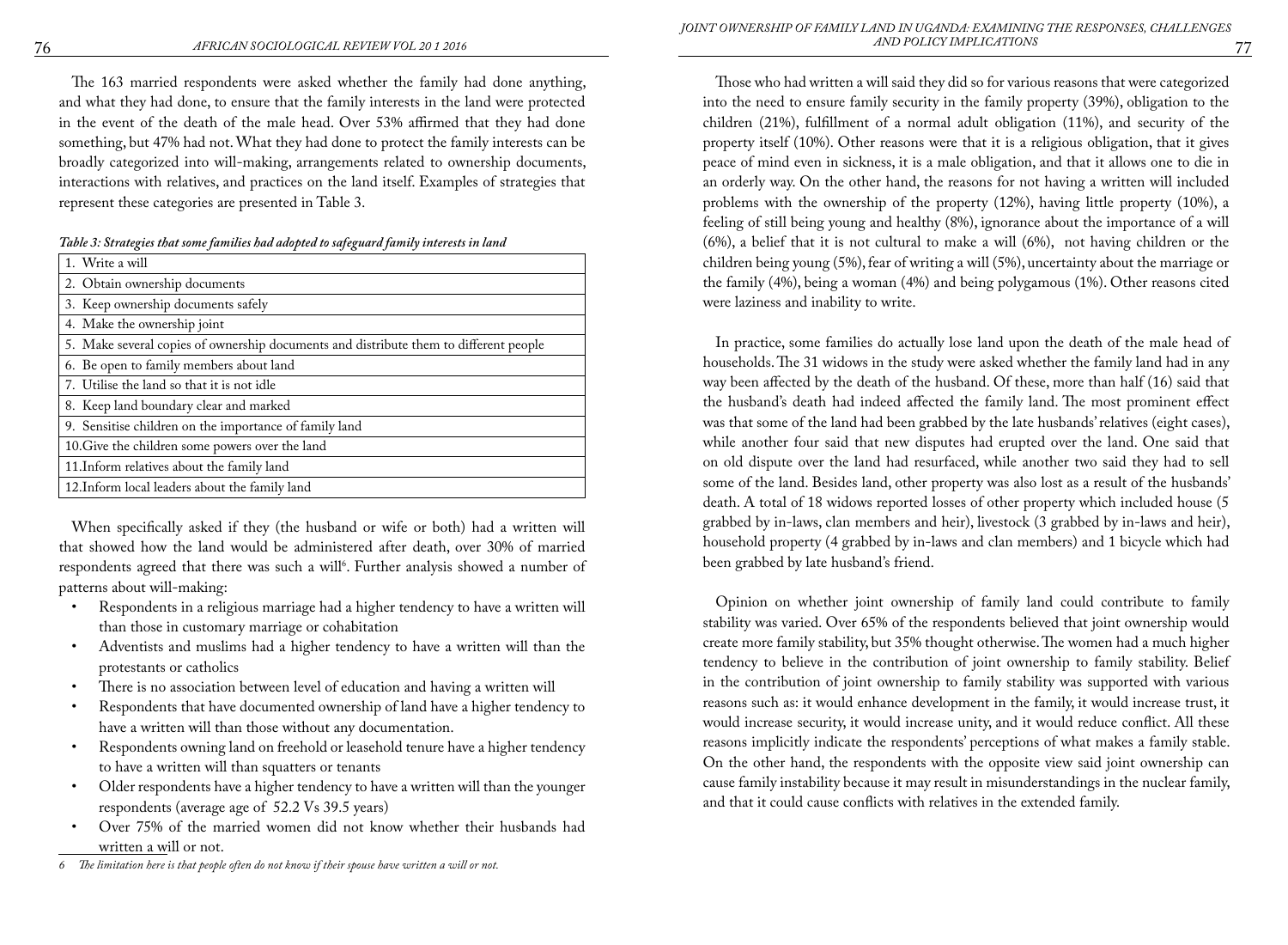Interestingly, some respondents (28%) believed that it would be okay for a person to buy land elsewhere without the knowledge of the spouse. Gender did not seem to influence this belief, although the men and women gave varying reasons to justify their beliefs. In general, the reasons provided for and against buying land elsewhere without the knowledge of one's spouse were related to issues of trust in marriage, personal rights and quality of the relationship. Those who believed that it is okay argued that men and women are free to do what they want, and that they all have rights to their privacy. It was also argued that women need their own property, which can be used as a safety net for themselves and for their children. They said women need a secret plan for their children, and that everybody in marriage has a secret. In addition, it was argued that there is no longer any trust among men or women in marriage. In particular, the men were accused of being jealous of their progressive wives and of interfering a lot. Some said it is okay for spouses to act independently because marriage was becoming temporary, and therefore people need a fallback position. On the other hand, respondents who thought persons should not buy land without informing the spouse said that doing so would be a sign of marital mistrust. They said marriage unites man and woman into one and therefore the two should plan together. They also argued that land that is bought secretly can be easily lost. Other reasons were that women are subject to men, and that women have no right to property. It was also argued that married women become insubordinate when they acquire property.

## **Challenges to Joint Ownership of family Land**

The challenges to joint ownership of family land are examined in the relation to how factors such as gender, personal characteristics, attitudes to marriage, and culture influence the responses and practices on joint ownership. Other dynamics such as land administration, and the interactions between the cultural and legal dimensions of land at family level, are also important to the examination of the challenges to joint ownership. The study found that support for joint ownership is not only relatively low at only 60% of respondents, but it is also unevenly distributed between men and women. The most opposition to joint ownership comes from the men, and this is a challenge because men are the major power holders and decision makers. In the circumstances, joint ownership of family land becomes difficult to implement; any policies and programmes are likely to meet resistance from the men, who tend to dominate decision-making institutions such as the parliament. Interestingly however, there are also many female respondents who were opposed to joint ownership. Overall, 15% of the women said no to joint ownership, and 9% were undecided. This may sound surprising because joint ownership is thought to be pro-women and pro-children, and one may wonder what motivates this proportion of women to say no or be undecided about it. Of course it would be naïve to

expect total support from the women, or to imagine that women are a uniform category with uniform opinions and responses. They cannot all support joint ownership, but this constitutes a fundamental challenge. Social changes have ushered in new gender and economic dynamics in which many women have themselves become property owners in their own right. Such women are constrained to support joint ownership for the same reasons that many men oppose it. The social changes that are transforming the women's position in the economy are also affecting the gender and economic relations in the family. Such changes are a challenge to any strategies that overly assume female subjugation in the home.

That association between age and support for joint ownership raises interesting questions. How come that the younger people are more supportive of the joint ownership while the older ones are less supportive? Is it possible that attitudes change as people get older, and perhaps more experienced and more wealthy? If so, what realities make people change their mind about joint ownership as they get older? It is possible that younger persons are more idealistic and romantic about the unity of property in marriage, but this idealism gets redefined as new realities unfold during the marriage. With time, people may become more skeptical about marriage and the centrality of the family in their lives, while at the same time becoming more concerned about personal welfare. They become more concerned about having personal property because it symbolizes personal security, as opposed to having joint property which symbolizes collective family security. When people become less instead of more supportive of joint ownership as they get older, the prospects for joint ownership are weakened. However, it can also be argued that the higher support for joint ownership among the younger people is a sign of what the future holds; it is possible that the younger people's support represents a new thinking while the older people's lack of support represents the traditional attitudes.

While it may be comforting to speculate that the older people's opinions represent traditional attitudes that provide ground for gender discrimination, and that these attitudes may be on their way out, we must also take heed that they still influence many decisions over family land. The tension between the traditional and the modern in land ownership and land use is still very real and poses a challenge to female access to family land. Beliefs such as 'land is for men' are anchored in strong cultural convictions about male superiority in the home, supported by patriarchy. Family land is very intimately and intricately tied with the family heritage and identity in most African societies, and the patriarchal system tends to favour keeping that land under male control. Since joint ownership opens up possibilities for the family land to pass on to another lineage if the wife outlives the husband and marries someone else, it is not likely to be wholly embraced in patriarchal societies such as Uganda.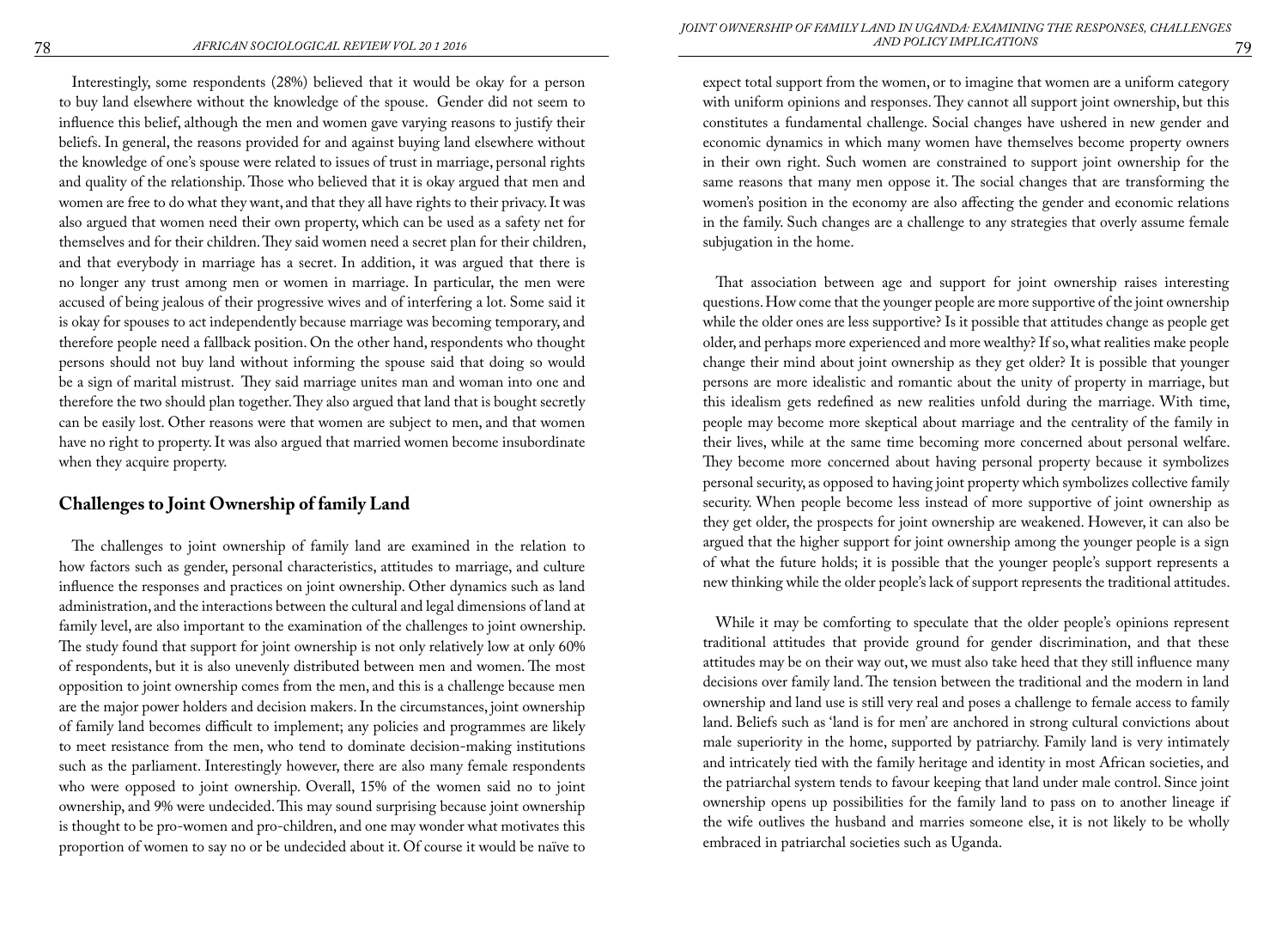The variety of reasons that the respondents advanced for not supporting joint ownership are helpful to the discussion of the challenges to the ownership. The reasons included instability of marriage as an institution, husbands and wives having different plans, women and men lacking in trust, a belief that land is for men, and that joint ownership can cause misunderstandings. Most of these reasons point to a serious disillusionment with the institution of marriage, in which the strategy of joint ownership is grounded. Whereas it is argued that joint ownership of the property can glue the marriage and the family together, it may also be argued that people need some reasonable confidence in marriage before they voluntarily embrace joint ownership. They need to have a high expectation that the marriage would remain cohesive. However, with the increasing disillusionment with the marriage institution, coupled with the beliefs that men and women cannot be trusted, the society needs to rethink the assumptions that it makes about joint ownership. The task therefore is to find ways of promoting joint ownership of land that take account of the fact that many people are already disillusioned with marriage.

The respondents have questioned the notion of oneness in marriage. While the Christian view is that husband and wife become one upon marriage, and therefore presumably do what they do and own what they own together, it is becoming increasingly difficult to sustain this view. Some respondents in the study said that men and women need their own property, they each have their own rights, and that they should be free to do what they want. These views manifest the changing perceptions and functions of marriage, in which individual interests and rights are increasingly taking centre stage. Economic considerations and personal material gain are now an important feature of marriage, and are overtaking the conventional functions such as emotional support, sexual gratification and the reproduction and raising of children. Modernity is making the conventional functions achievable without formal marriage, and therefore persons tend to think more broadly before they marry. Studies such as Arland Thorton and Deborah Freedman (1982) have found that more people are actually opting for a single life because they can get what they want even without marriage.

The argument that men tend to have many 'wives' potentially constrains joint ownership of the family land. Whereas many men begin their early married life in seemingly monogamous unions, they tend to slip into polygamy over the years, adding to themselves responsibilities which compromise the security of the family members. The very likelihood that a man will take on another wife makes him hesitant to totally commit the family land to the current wife, other cultural values notwithstanding. That likelihood may also make the current wife skeptical about joint ownership of the family land, especially if she has put her own resources into securing the land. In conditions of polygamy, questions arise as to who should jointly own what with who, and especially if

the man is not able to provide for all his wives equally. On the other hand, questions also arise as to what would happen if a widow who took over total ownership of the family land marries another man. As one male respondent in Kayunga put it:

> I cannot own my land with my wife because if I die today she marries tomorrow. She can take away my family land if she gets married to another man, then what will happen to my family and the family graves? So when I marry a wife she can use my land but she cannot own it.

There are several ramifications of joint ownership, depending on the circumstances of any particular marriage. While some men are worried that ownership of the family land may eventually get transferred into the hands of 'foreigners' in case the wife marries another man, others are worried that the wife may alienate the children from the land. It is possible for the widow who, because of the automatic assumption of full ownership, may want to use the land as her personal property, without due consideration for the interests and rights of the children. She may want to sell the place in order to buy another one where she feels that she has total and unencumbered ownership, but this would certainly be a cause of serious conflict with the children and members of the extended family. As one respondent in Kayunga put it:

> You cannot totally trust a woman to keep the land for the family. Some women have sold their husbands' land and gone to buy land somewhere else where they feel free to do what they want. Women cannot be committed to the dead husband forever and sometimes they move on, but they must leave the land behind for the children.

Whereas some respondents argued that joint ownership can help prevent family conflicts, others also argued that it can actually cause the conflicts. There is therefore no guarantee that joint ownership would secure the land interests of the family members that it is supposed to protect. The modern values enshrined in joint ownership are very likely to be misunderstood by the family members, including those in the extended family, who have a strong traditional orientation. Whether a family effects joint ownership of the family land or not may be inconsequential to the family conflicts. Not only have women and children continued to be deprived of property mainly by the relatives of the deceased husband, but also internal conflicts within the nuclear family over property are common. It is common for adult children to want to share the land among themselves, or among a few of them, at the expense of the widow; their mother!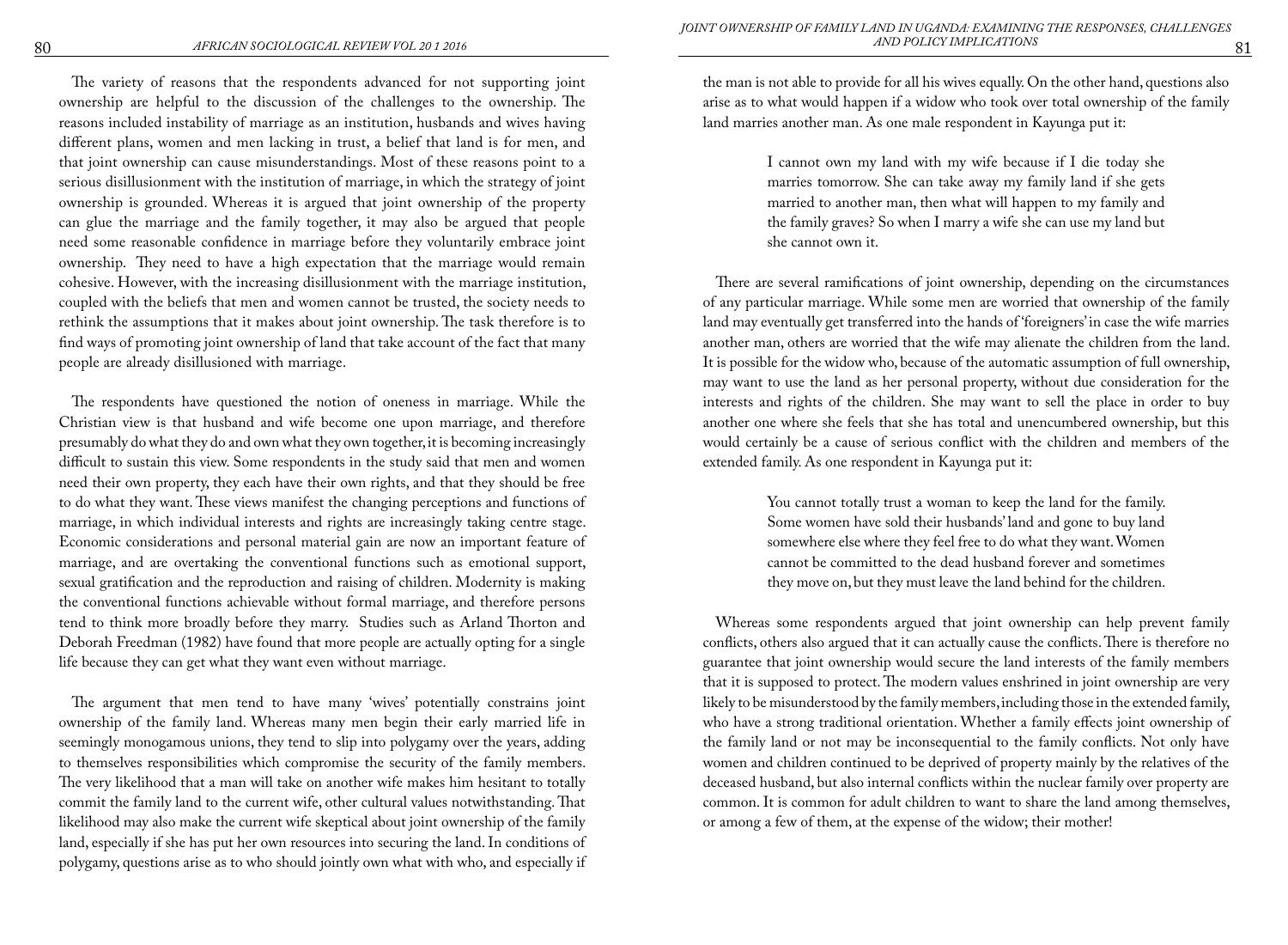Security of tenure appears to be associated with support for joint ownership. The data of the study showed that the respondents with more secure tenure over the family land tend to have less support for joint ownership. The respondents who had registered land titles, which provide maximum tenure security, were less predisposed to support joint ownership than those with only purchase agreements. Having a registered title provides the land owner with the most secure and legally verifiable ownership. It is the most desirable form of ownership, but it comes at a cost. The data also shows that in practice, registered land titles have a lower incidence of joint ownership than the purchase agreements, but this is a constraint to the prospects of joint ownership. It means that Uganda's strategy of enabling more people to acquire registered interest in their land through land demarcation could actually be an unforeseen hindrance to joint ownership. The more secure the ownership over the land is, the less incentive among landholders to share the ownership, yet shared ownership makes legal sense under conditions of registered title. Unfortunately the majority of Ugandan landholders do for various reasons not have land titles<sup>7</sup>, so they are constrained to have a truly legitimate joint ownership even if they wanted it.

Contradictions between the traditional culture and the modern law, which are manifest in the antipathy between the formal and informal dimensions of the African social system, are a real challenge to joint ownership of family property. There are legal provisions to safeguard the interests of the family members in the family land, but those provisions are compromised by the cultural practices which are oriented towards keeping the family land firmly under male control through patriarchy. Patriarchy discriminates against female inheritance of family land, although legal provisions such as in the Succession law and the Land Act allow both males and females to inherit or buy land. The traditional values of gender inequality in the home have also led to the defeat of the DRB and MDB, which attempted to promote equity between husbands and wives. Therefore while many people are still bound by the cultural values and practices on family land, and while the cultural dimensions of land are still very strong, the prospects for accelerating joint ownership remain cloudy.

## **Policy Implications of Joint Ownership**

Joint ownership has the potential to enhance the security of family members in the family land in the event of any disruption to the family, such as the death of a spouse. It also has the potential to forestall the inequality that patriarchy has entrenched into land inheritance and ownership. However, to achieve reasonable security of tenure for the

family members through joint ownership, a combination of policy and legal measures need to be carefully and deliberately crafted. The policy and legal measures must take into account lessons learnt from the failures of previous attempts, and the variety of challenges to joint ownership.

The fact that marriage as an institution is becoming more shaky calls for a reflection on the modus operandi of pursuing joint ownership. The security of family members which joint ownership attempts to promote works best in conditions of stable marriage, therefore strategies to strengthen the institution of marriage must also come into play. Many people are in marriage but with a lot of uncertainty and skepticism about what that marriage holds for the future. Motivations for marriage have changed a lot, and marriage has come to mean different things to different people. The traditional culture and the modern law have become divergent on what marriage is, and this further complicates the issue. For example, Ugandan law does not recognise cohabitation as marriage, yet very many people perform marital roles in cohabitation. Many men and women stay in cohabitation and take advantage of the immediate benefits of the 'marriage' without committing themselves legally, and without committing to the legal obligations such as planning for the future of the spouse and children. This is a loophole which many men have taken advantage of. Attempts to recognize cohabitation in law have so far failed. The Marriage and Divorce Bill 2009, which had proposed that cohabitation should be recognised as marriage in relation to family property, and that matrimonial property should be owned in common by the spouses (Section 116), was frustrated. This bill needs to be tabled again in parliament because it would help awaken the spouses' consciousness about their obligations to each other, and hopefully help to strengthen the institution of marriage.

Many attempts to protect the rights and interests of family members tend to focus more on women, in the name of affirmative action for women. However, when modern social change is taken account, continued affirmative action towards women's rights becomes questionable. Does affirmative action really help society achieve its objectives? In the modern age, many women would feel uneasy about either of the spouses assuming automatic joint ownership of property in the family. Many women are property owners in their own right and are hesitant to share it. The idea of a wife becoming an automatic joint owner in the family land is based on the notion that women must be provided for and is now old fashioned. This is why the women that have made their own material achievements may not support automatic joint ownership because it is patronizing. The modern women may also resist joint ownership because of its potential to create complacency and dependency, yet modern times require individual hard work and self determination. Therefore the affirmative action that is implicit in joint ownership of family property may sometimes be counterproductive.

*<sup>7</sup> Most people live on customary or communal land, while many live as long-term bonafide occupants of someone else's freehold or public land. In addition, the processes and costs of land administration are cumbersome and costly, and this hinders many eligible applicants from actually getting the land titles.*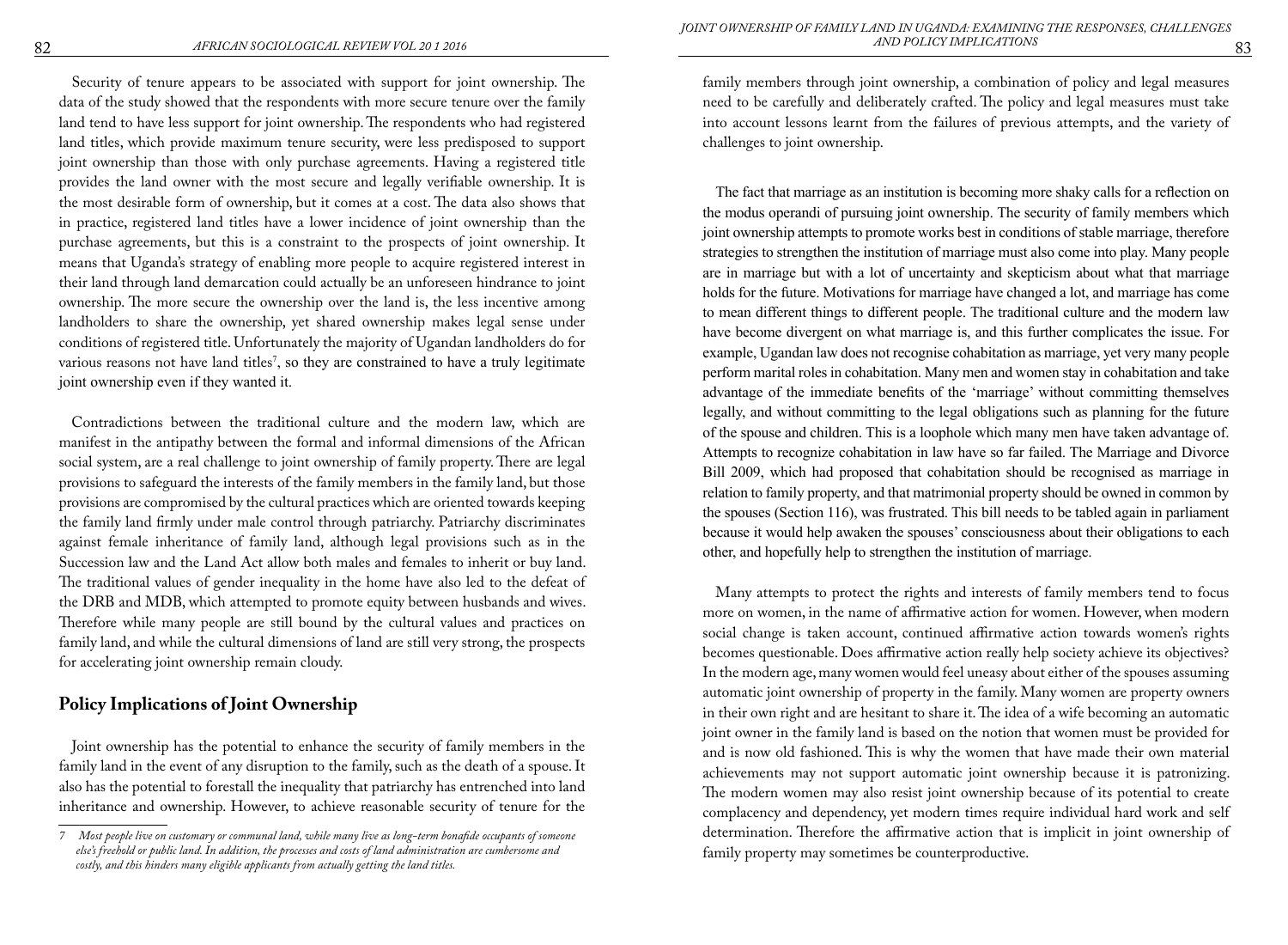Many social problems in developing societies such as Uganda are rooted in the mismatch between the traditional and the modern. While the state policies and legal provisions to the management of society and property are guided by modern principles, many of our people are still struggling to transit from traditional thinking. They have neither substantially embraced the modern nor have they relinquished the traditional values. Of course the two do not always have to be in conflict, but quite often they are, such as in gender relations, gender roles, inheritance and property relations in the home. Any attempts to address social problems such as family conflicts over property need to be guided by a comprehensive analysis of the mismatch between the traditional and the modern, and the extent to which this mismatch accelerates those problems.

The land tenure regimes in the country must also be quickly revised in order to have a lasting solution to the confusion created by multiple tenure. Whereas the 2011 Land Policy states that the state would resolve and disentangle the multiple, overlapping and conflicting interests on land, the perseverance of the customary tenure and dual tenancy on freehold land remains a big issue. The fact that the status quo allows two independent entities to have independent ownership over the same piece of land causes confusion. For example, I can have a registered freehold ownership over a piece of land, but another person occupies the land and holds customary tenancy on it, as a bonafide occupant. Similarly, I may have customary ownership over a piece of land in an area where communal ownership is practiced, meaning that my ownership over the land is proscribed to the interests of the community. Over the years, government has tried to address the dual ownership problems, and to streamline the relationship between lawful owners and bonafide occupants, but with hardly any success. This is clearly a hindrance to many families that may be willing to implement joint ownership of their family land, but cannot do so because of the limitations and confusion imposed by the existence of multiple tenure regimes. The 2011 Land Policy made the correct observations about this problem, but the observations must be quickly translated into practical interventions.

Indeed, the existing policy and legislative guidelines of ownership of family land must be honestly and equitably implemented before new ones are formulated. There needs to be evidence that the land administration system is committed to the implementation of the guidelines, to create confidence and win the trust of the people. It is not enough for policy guidelines to say, for instance, that there would be no gender discrimination in land … yet there are no practical measures to ensure that the discrimination does not happen. It is also not enough to legislate for the consent of the spouse before a man sell family land, without following it up with legally enforceable measures. At the local level, some of the community leaders are trying to involve wives in the land transactions initiated by their husbands, and this is a good attempt but it is not what one would expect, legally. The land administration system should make special provisions for transfer of family land, which clearly provide for the consent of the spouse. At present, the land transfer form that is in use is the same one that has been used for many decades, and does not make any provisions for evidence of spousal consultations or consent to the sale or transfer of the land.

## **Community views on how to promote joint ownership**

The community views on how joint ownership of family land can be promoted resonate quite strongly with the policy implications discussed in this paper. The most prominent view expressed by the community was that joint ownership will work better if marriage is strong, and that marriage, and the religious values on which it is based, should be strengthened through sensitization. Programmes must be established to sensitize people on the importance of marriage as one of the pillars of society. Another view was that communities need to be sensitized on family land ownership, so that there is an understanding of the rights and obligations of all the parties to the land. The implication here is that many people lack an understanding of who has what rights, what obligations the rights entail, and the forms of ownership. The mechanisms for actualizing the rights and for performing the obligations are also either not clear or are hindered by several constraints. The communities also proposed that cultural beliefs and practices on land need to be reviewed. Needless to say, cultural beliefs that exclude women from land ownership, or practices that tie up land to particular lineages, are a concern to many people. The view that people need to be sensitized on land therefore comes naturally from the community, which has lived experiences of the pain of ignorance on land issues. Lastly, some community members were of the view that joint ownership of family land between husband and wife should be made into law.

## **Conclusions**

Joint ownership of family land has the potential to protect the interests of the family members in the land, so that the death of the husband does not have to be followed expulsion of the wife from the land, as is often the case. Joint ownership allows the surviving spouse to assume full ownership of the land, but it must be backed by proper and legal documentation of the ownership, which is for various reasons difficult for many families. Even among families that have legally documented ownership over the land, joint ownership is hardly practiced, despite the fact that they know about it. The knowledge, attitudes and practices on joint ownership are inconsistent. Almost everyone knows about joint ownership, the majority are in favour of joint ownership, but only a very small minority practice it. Cultural factors seem to be very central to the attitudes of the people towards joint ownership of the family land, but economic considerations